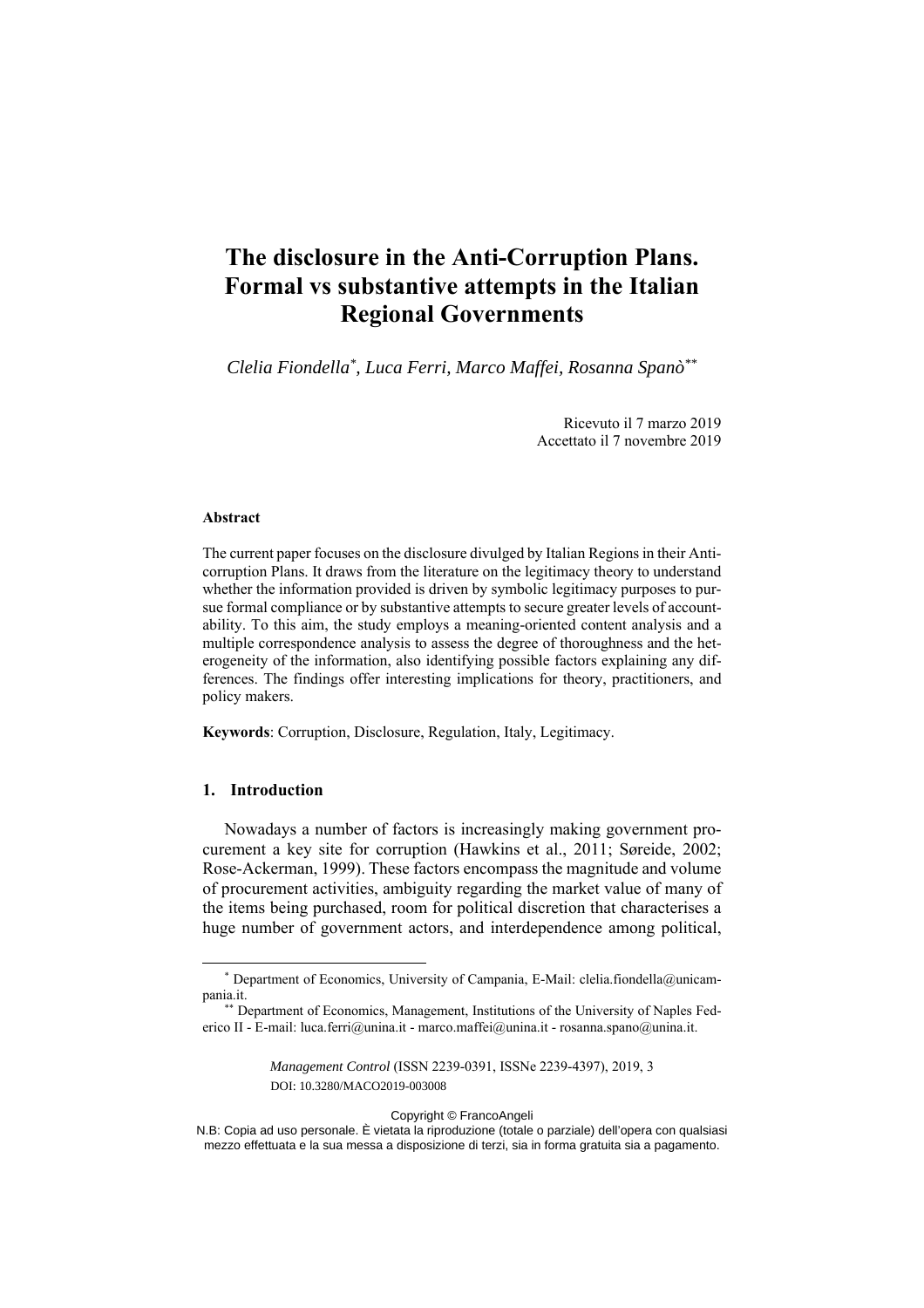bureaucratic, and business players. The co-existence of complex relationships among these conditions puts forth a renewed attention for the promotion of accountability and transparency, which has led to extensive reforms in the fight against corruption, understood as dysfunction of public administration that emerges in the presence of monopoly and discretion (Hinna and Marcantoni, 2013).

Regulators and policy makers worldwide have undertaken a number of actions to prevent and detect corruption. These actions refer to improvements in internal controls and monitoring practices (cf., Strombom, 1998; Fearon, 2009), attention for the division of duties, the inclusion of procurement purchasing rules, policy manuals, and ethical guidelines. These have been recognised as crucial tools in limiting opportunities for corruption and to promote a change in organisational culture (Ongaro and Valotti, 2008; Benavides, 2006, p. 471; Anessi-Pessina and Steccolini, 2005; McCampbell and Rood, 1997). Moreover, emphasis has been placed on the essential need to foster the introduction of control tools and to ensure compliance with regulation, both at organisational and governmental levels (Siame, 2002; Gilman and Stout, 2008; Shim and Eom, 2008; Pavan and Fadda, 2013; Pavan et al., 2013).

The ever-expanding regulation to prevent corruption calls for reports disclosing mandatory information on the strategies and tools employed to prevent and detect the risk of corruption. These reports could be regarded as means of truly carrying out accountability, and to engender trust between governments and stakeholders. However, literature warns that it is likely that disclosure could be divulged for formal compliance purposes to the detriment of useful information capable to serve the above-cited wishes.

From this perspective, the current study falls into the domain of studies addressing performance management and measurement issues in public sector, especially looking at corruption prevention dynamics and the related accountability pressures. Acknowledging the nature of the topic explored in the current paper the theoretical perspective adopted as a reference is that of the Legitimacy theory. This framework likewise the stakeholder theory, has developed from the political economy perspective (Gray et al., 1996; Deegan, 2002). Both theories look at the nexus between the organisation and its operating environment (Neu et al., 2013). However, given that legitimacy theory exceeds the micro-level allowing us to accommodate notions of power relationships and discourses at a global level (Moerman and Van Der Laan, 2005) it is better fitted to the focus of the current study.

Copyright © FrancoAngeli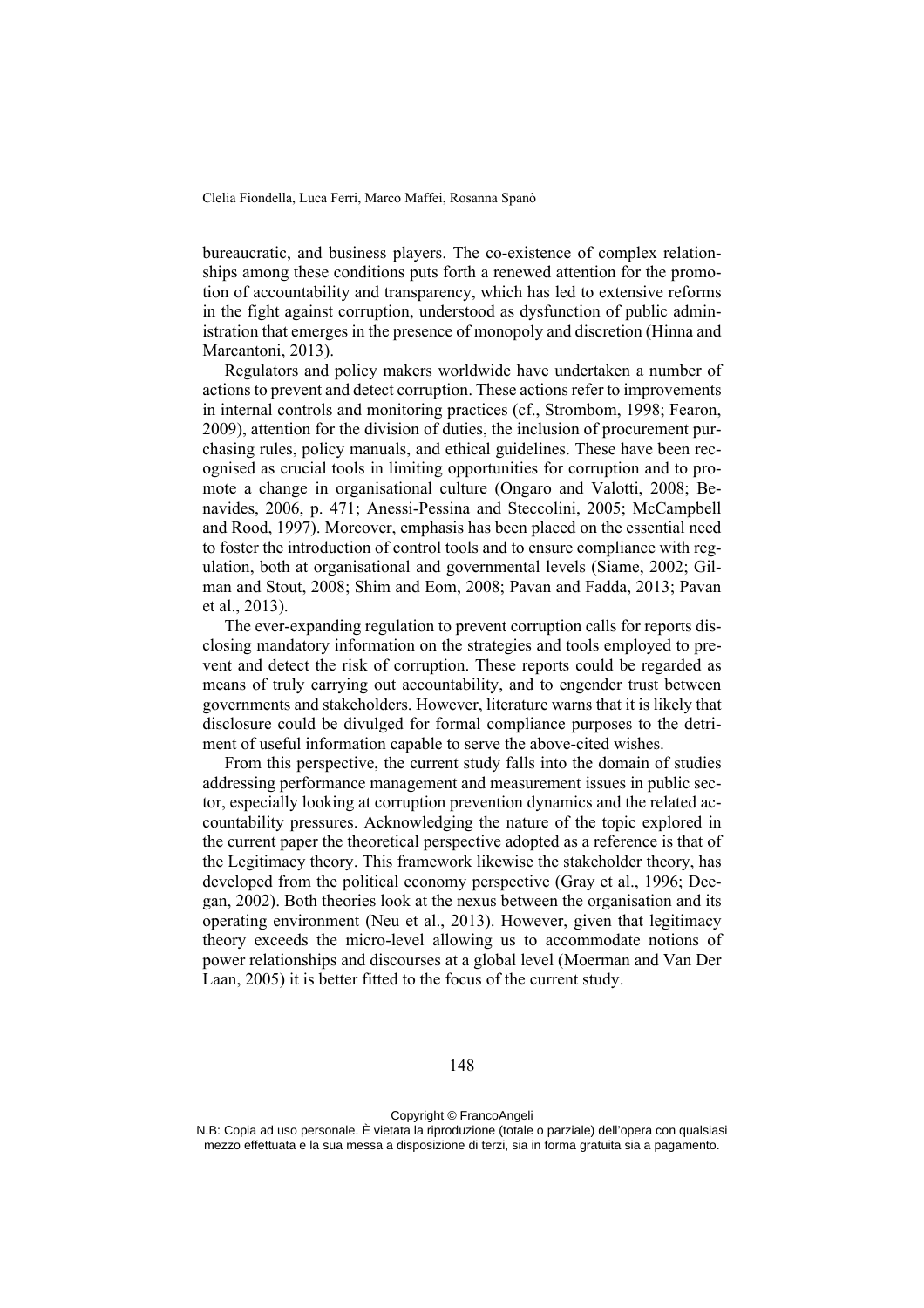Thus, the paper draws from the debate on the legitimacy theory to tap into the disclosure practices of Italian Regions in their Anti-corruption plans and aims to answer the following research question:

*What are the main drivers of the disclosure provided by Italian Regions in their Anti-corruption Plans? What are the factors explaining any difference?* 

Consequently, the aim of the paper is to understand whether the information provided is driven by symbolic legitimacy purposes to pursue formal compliance or by substantive attempts to secure greater levels of accountability.

The paper focuses on the Italian setting for a threefold reason. First, the Word Bank has recently identified the country among those with the highest level of corruption in Europe, and the Global Corruption Barometer (Transparency International, 2013) indicates Italian Regional Governments and Local Entities as possible sites for high corruption in the perception of the citizens. Second, the country since 1992 (Del Monte and Papagni, 2007; Stolfi, 2008; Fiorino and Galli, 2013) has been very proactive to improve its regulation for the fight against corruption (Franchino and Radaelli, 2011). Third, Italy has adapted the national legal framework against corruption in the public sector with the promulgation of law decree 190/2012 and law 69/2015, also promulgating in 2013 the first National Anti-Corruption Plan (NAP), which requires Public Administrations to publicly report the initiatives taken to mitigate the corruption risk (Lisciandra and Millemaci, 2016; Fadda and Paglietti, 2016).

Moreover, the choice to identify Italian Regions as the point of reference for the analysis is related to the willingness to pay proper attention to issues relating to contextual and cultural features surrounding any policy implications. The focus on regions allows us to comprehend if there are any similarities between their disclosure practices and what are the factors that possibly influence any differences.

More specifically, to the aim of the study, the 20 Italian Regional Anticorruption Plans have been analysed by employing a meaning-oriented content analysis and a multiple correspondence analysis (MCA). Following extant approaches (Caldarelli et al., 2012; Caldarelli et al., 2013; Allini et al., 2019; Day and Woodward, 2004), the analysis is carried out in order to detect the degree of compliance with the NAP and the characteristics of the information in terms of *thoroughness* and *heterogeneity* of the reports.

The paper is organised as follows. The second section addresses the issues relating to public sector accountability and legitimacy issues with a fo-

Copyright © FrancoAngeli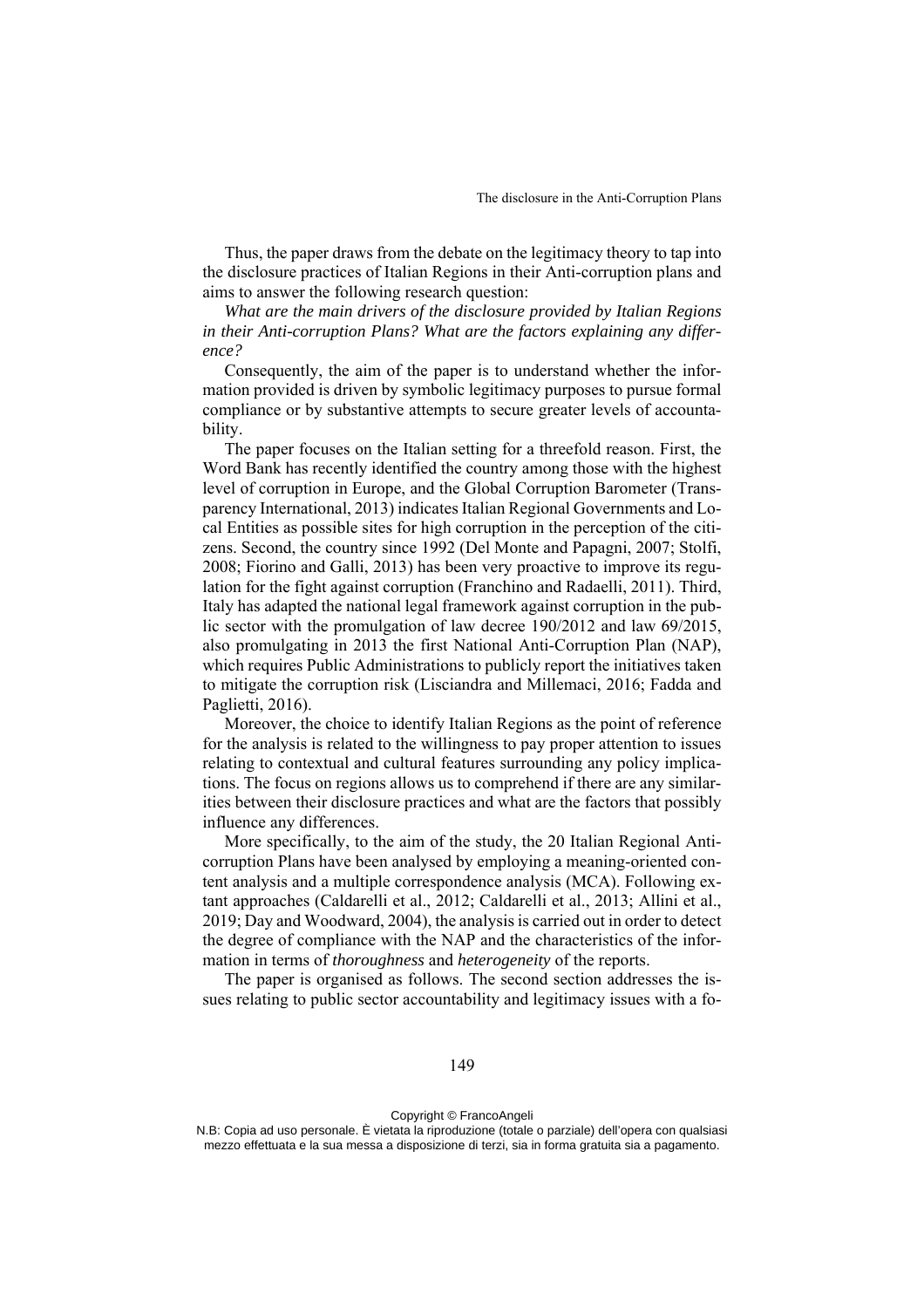cus on the Italian policy for corruption prevention. The third section describes the research design. The fourth section reports the findings. The last section discusses the results and provides concluding remarks.

# **2. Literature review and hypotheses development**

The ever-expanding attention for accountability in public sector has led to the compulsive adoption of variously conceived systems to monitoring and evaluating performance, often in the search for an objective "measurement culture". The danger is that reporting mainly based on "objective" indicators is likely to be somewhat redundant and extremely flawed, not useful to gain a better understanding of the phenomena investigated and, instead, able to create confusion rather than clarity. The recipients of information may find it difficult to consider the explanations obtained, or worse, may give way to measures of various kinds not substantially supported, and with possible negative effects (Morris et al., 2005; Pollit, 2006). In contrast, accountability trough reporting is achieved only when a holistic process of change is triggered.

In this regard, a number of studies has adopted the perspective of the Legitimacy Theory to focus on the role of information and disclosure in the relationship(s) between organisations, the State, individuals, and groups (Gray et al., 1996).

Legitimacy theory is grounded on the idea that there is a social contract between the organisation and the society in which it operates. Such a contract implies explicit and implicit expectations of the society in relation to organisation's activities and, in turn, fosters organisations to constantly seek to ensure that other parties perceive them as legitimate, i.e. *that they are operating within the bounds and norms of their societies of reference* (Suchman, 1995). Legitimacy – indented as the generalised perception that the actions of an entity are desirable, proper or appropriate within some socially constructed system of norms, values, beliefs and definitions (Suchman, 1995) – is a relative concept and is time and place specific.

A primary aspect of this theoretical approach is that disclosure policies are regarded as a means to constitute a strategy to influence the organisation's relationships with other parties (Cho e Patten, 2007; Deegan et al., 2002). Usually disclosure-related strategies have been employed by companies to regain legitimacy after some legitimacy-threatening events, independently from the industry of reference. Such legitimation strategies are relevant also to gain and maintain legitimacy (Suchman, 1995; O'Donovan,

Copyright © FrancoAngeli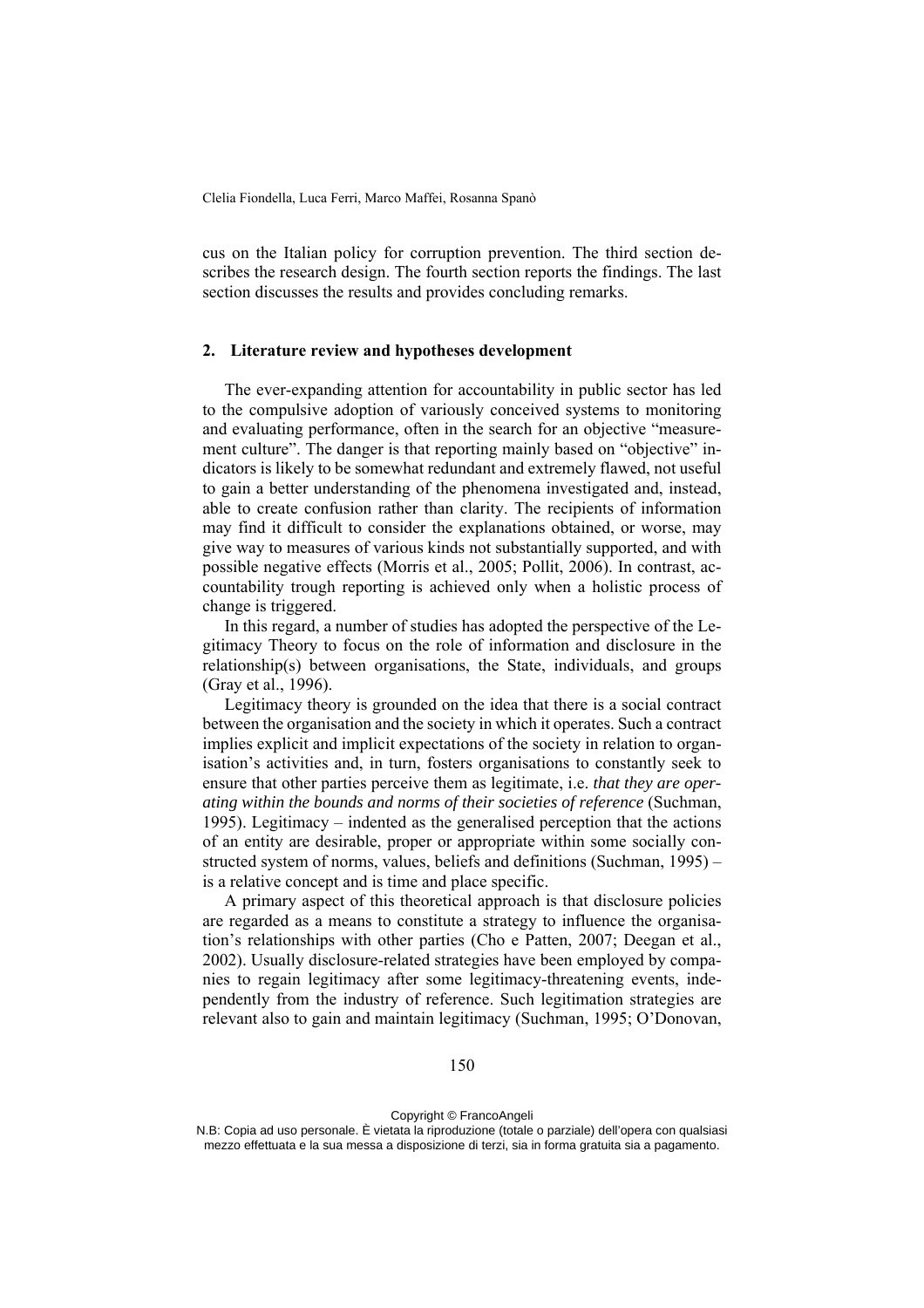2002). Public disclosure can be then used by organisations to counter or offset negative news that is publicly available, to provide material to inform interested parties about previously unknown aspects of the business activities, to draw attention on the organisation's strengths, and to down-play information concerning negative implications of the activities (Lindblom, 1994; Dowling and Pfeffer, 1975).

Some studies demonstrate that the extent and content of disclosure may vary as a consequence of changing society's expectations (Hogner, 1982). Other works maintain that an increase in the amount of "positive" disclosure is detectable in the periods following to negative events (Deegan and Rankin, 1997; Deegan et al., 2002). Yet other researches, demonstrated a positive correlation between media/social attention for certain issues, and the amount of disclosure divulged by companies (Deegan et al., 2002; Brown and Deegan, 1998). A dangerous aspect is that disclosure can be interpreted as a mere legitimation device and not as an accountability mechanism (Gray and Bebbington, 2000).

Thus, to fully understand if disclosure is aimed at reaching mere legitimation rather than at answering greater accountability demands, a possible way is to ascertain if this is employed as a symbolic or as a substantive technique.

Symbolic techniques do not reflect any real change in activities, while substantive techniques involve real material change in organisational goals, structures and processes, or socially institutionalized practices (Ashforth and Gibbs, 1990). This perspective is valuable to interpret recent trends in mandatory disclosure that over the last years have been progressively developed to satisfy increasing accountability demands in relation to corruption prevention.

Corruption prevention provisions are becoming increasingly crucial given that government procurement represents a key site for corruption due to monopoly and discretion (Hawkins et al., 2011; Del Monte and Papagni, 2007; Søreide, 2002). Contrasting this phenomenon is a policy priority for the development of communities and to achieve accountability demands (Kartall, 2014). Thus, the role of internal controls and monitoring practices (Fearon, 2009), the division of duties, procurement purchasing rules, the dissemination of policy manuals, and ethical guidelines (Benavides, 2006, p. 471) are nowadays essential domains of attention. Emphasis has been placed on the need to ensure compliance with control tools and regulation, both at organisational and government levels (Siame, 2002; Gilman and Stout, 2008; Magtulis and Poquiz, 2016), in order to satisfy the call for greater accountability in the public sphere.

N.B: Copia ad uso personale. È vietata la riproduzione (totale o parziale) dell'opera con qualsiasi mezzo effettuata e la sua messa a disposizione di terzi, sia in forma gratuita sia a pagamento.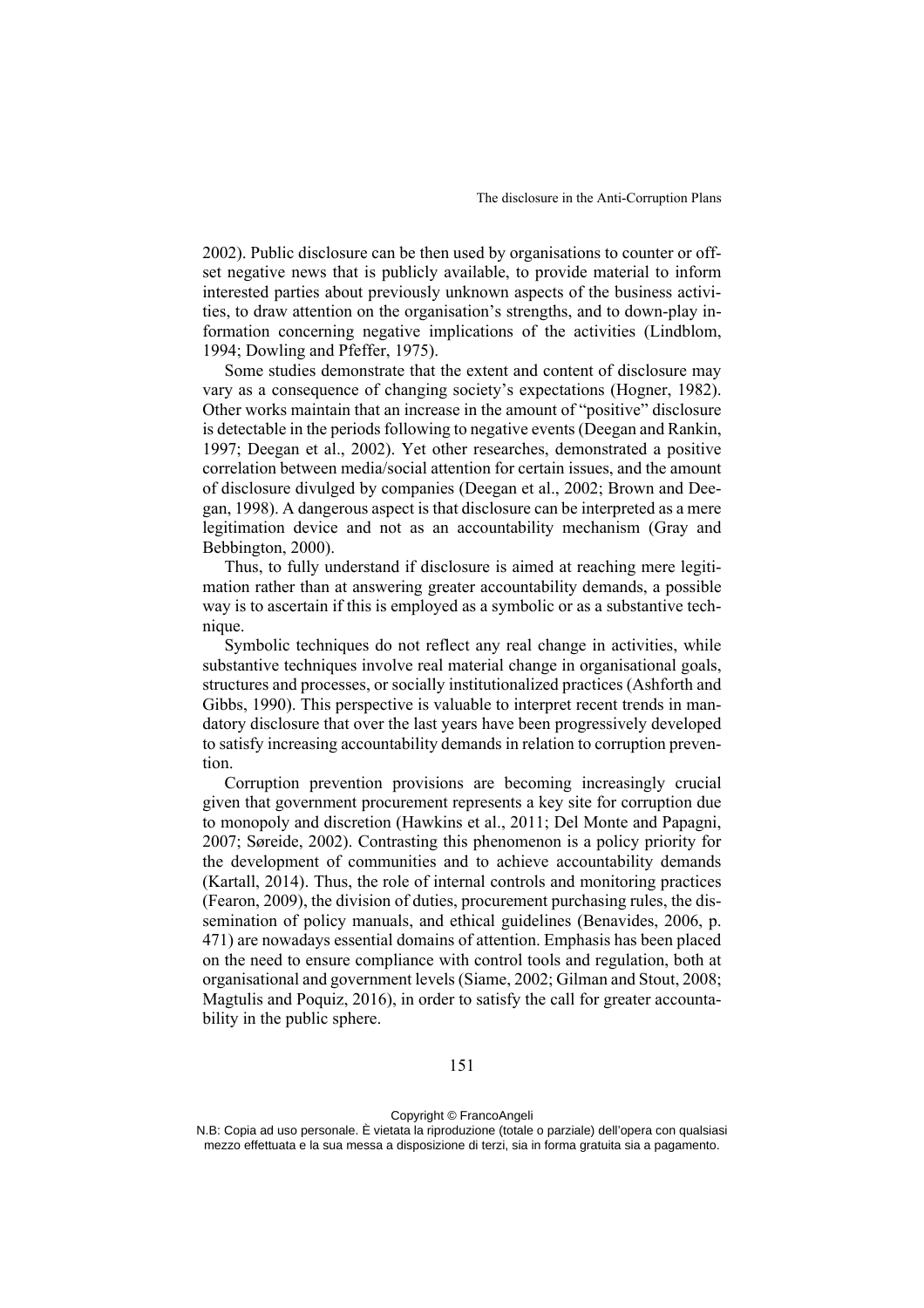The picture described above is even more relevant for Italy because this setting is critical due to the high level of corruption perceived by citizens and economic operators. The Corruption Control Index developed by the World Bank places Italy among the last places in Europe and shows a negative trend. The Global Corruption Barometer found that among the most corrupt institutions, Italians indicate the political parties (69%), the Parliament (44%), public administration (29%) and the health care system (24%) and that only 56% of Italians would be willing to report cases of corruption. Moreover, corruption phenomena are facilitated in Italy by factors such as institutional decentralisation, established practices by governments to require the provision of certain services to third parties (individuals, cooperatives, corporations, etc.), the constant use of derogatory systems in the field of public procurement, and the persistence of personal appointment mechanisms instead of comparative evaluations. For these reasons, it is widely accepted that an effective fight against corruption represents a priority for Italy. It requires an integrated policy aimed at strengthening repressive remedies, and simultaneously introducing prevention tools.

Regulation to prevent corruption requires reports disclosing mandatory information on the strategies and tools employed to prevent and detect the risk of corruption. The regulation promulgated in Italy in 2012 obliges Public Institutions to adopt a preventive and innovative approach, not limited to the aspects of criminal repression (contemplated through the introduction of new hypotheses of crime as the "illicit traffic of influences" and the "corruption between privates"), but also aimed at reorganizing the government in terms of prevention and transparency.

Law no. 190/2012 and the National Anti-Corruption Plan (NAP) issued in 2013, mandate that Public Administrations, such as Regions, have to publicly report the initiatives taken to mitigate the corruption risk. Despite the positive judgment for the initiatives undertaken to date, several doubts still remain as to whether the reports provided by Regions are truly capable to satisfy the (substantive) information needs that led to their adoption, as well as to achieve substantive legitimacy purposes, instead of pursuing mere formal compliance objectives.

An essential element to ensure the usefulness of the reports towards greater accountability is that the preventive action reported about profoundly permeates the organisation and is based on a number of well-coordinated tools and processes. Furthermore, another potential and controversial problem may arise in relation to the possible risk of misalignment among Regions, which could derive from merely formal compliance efforts rather than from real differences in terms of cultural and contextual features, which is

Copyright © FrancoAngeli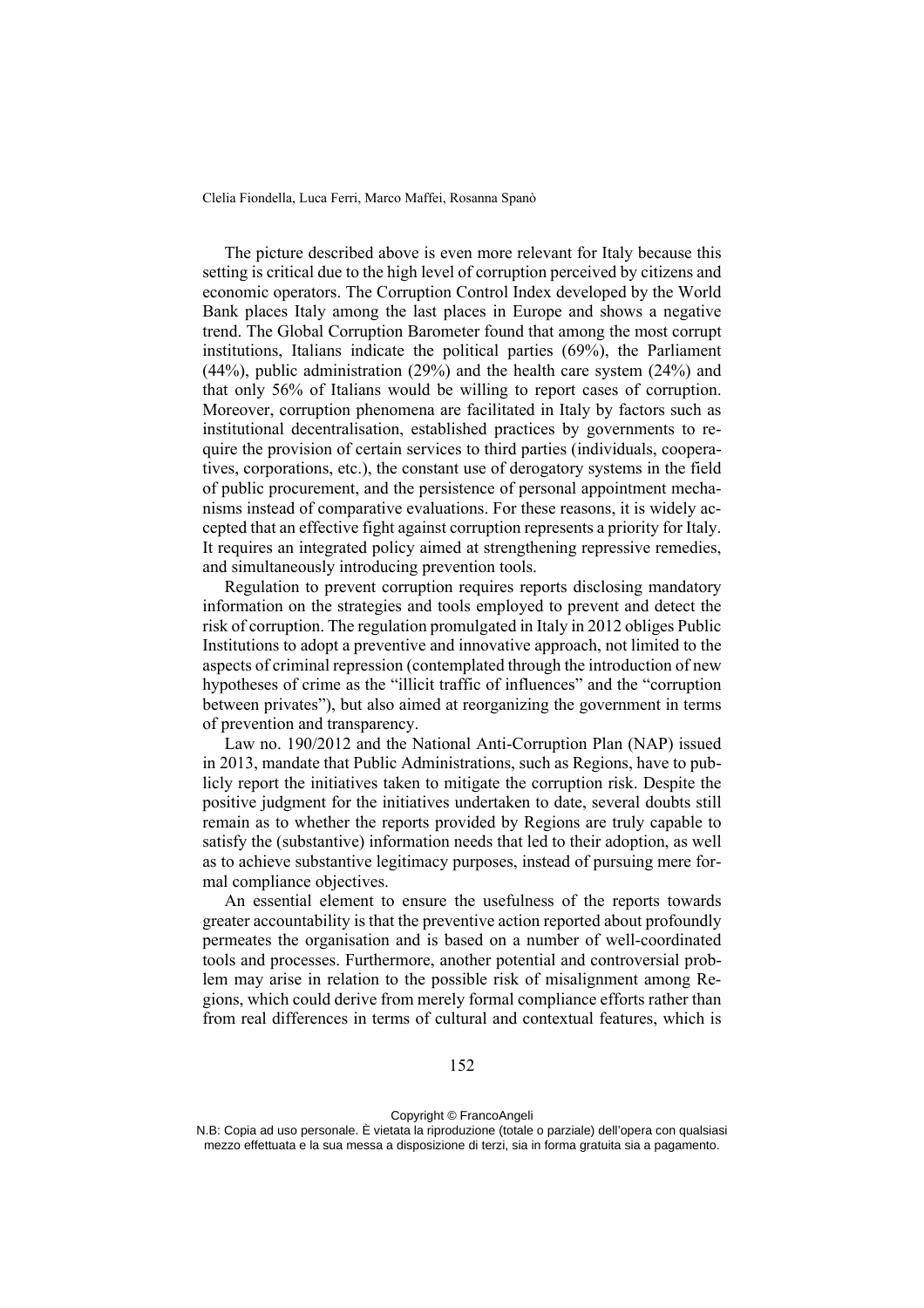likely to compromise the usefulness of the disclosure and the comparability at the national level.

Consequently, this study verifies whether Regional Governments have provided only formal information in their Anti-Corruption Plans - merely for symbolic legitimacy purposes - or whether they have divulged a thorough disclosure substantially in line with the above-mentioned information and accountability needs.

We contend here that disclosure initiatives might be viewed as an attempt to inform citizens, enhance support of the political system, and increase participation in political actions, especially in areas featured by an high perception of corruption.

In this regard, it is worth noting that literature signals that corruption reduces the degree of economic growth representing an important obstacle to socio-economic development. Also, prior studies suggest the existence of several variables potentially able to influence corruption, and the content of corruption-related reporting (Edkins, 2009; Elzahar and Hussainey, 2012).

More specifically, many authors contend that the countries with a higher perception in respect to corruption and concussion are likely to have a lower GDP per capita (Sevuktekin et al., 2010). Other studies maintain that the perception of corruption and concussion decreases when there is a greater number of inhabitants because the corruption costs are splitted on more people (Sevuktekin et al., 2010). D'Onza et al. (2015; 2016) employed the above-cited variables, amongst others, to identify the determinants of the quantity of risk disclosure focusing on specific sections of the anticorruption plans of a sample of Italian Public administrations. They found a positive relation between the quantity of disclosure on the anticorruption measures, and both the size of the local authority considered and the degree of corruption in the territory. On these bases, and devoting attention to the thoroughness of disclosure for the reasons explained above, we advance the following hypotheses:

*H1: there is a positive association between the degree of thoroughness of the disclosure and the regional dimension.* 

*H2: there is a positive association between the degree of thoroughness of the disclosure and the regional degree of corruption and concussion.*

At this stage, differently from D'Onza et al. (2015; 2016), we go beyond the counting issues to capture the degree of thoroughness of the information and to understand what are the legitimacy aspirations, we have to consider

## 153

#### Copyright © FrancoAngeli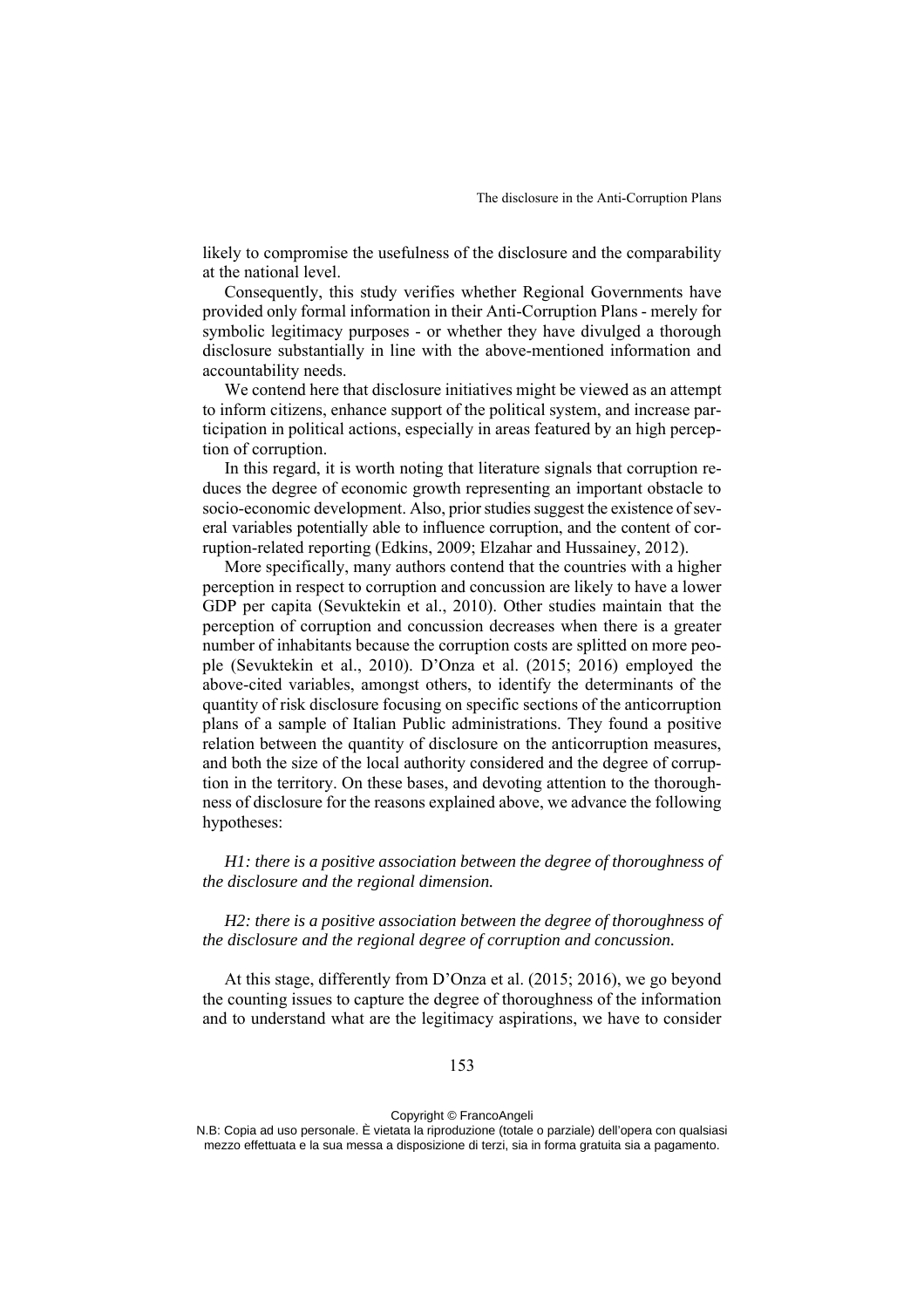several additional elements. We already discussed that public disclosure can be used to draw attention on the organisation's strengths, and to down-play information concerning negative implications of the activities (Lindblom, 1994; Dowling and Pfeffer, 1975). Thus, the extent and content of disclosure may vary as a consequence of changing society's expectations (Hogner, 1982; Deegan and Rankin, 1997; Deegan et al., 2002). Clearly, such varying expectations may well depend upon institutional cultural, social, political factors, as per the case of the profound differences between Italian Regions (Franchino and Radaelli, 2011; Salvati and Carlucci, 2015; Caldarelli et al., 2013). On this basis, we argue that the information emphasised in Regional Anticorruption Plans, and the possible heterogeneity among Italian Regions, is not explained by factors such as the regional dimension or the degree of corruption and concussion*.* On this basis we hypothesise that:

*H3 there is no association between the heterogeneity of the disclosure and the regional dimension.* 

*H4 there is no association between the heterogeneity of the disclosure and the regional degree of corruption and concussion.* 

## **3. Research design**

For the purposes of the study we examined 20 Anti-Corruption Plans prepared for the first time by Italian Regional Governments for the years 2013- 2016 using a meaning-oriented content analysis.

This is a method that has traditionally been applied to the analysis of archival data, focusing on inferring the underlying meanings present in the texts being investigated (Smith and Taffler, 2000). The potential contribution of content analysis is that it can enable researchers to go beyond the text as presented to make valid inferences about hidden or underlying (and possibly unintended meanings) and messages of interest (Weber, 1990). Given that some criticisms have been raised against this method, because of possible subjectivity, a validation procedure was necessary (Adler and Milne, 1998).

The data reported in this paper are based on coding performed by three independent researchers. Following discussion and interpretation of the framework, a coding system was developed after reading an initial sample of 3 Regional Plans. We relied upon the distinction between symbolic and substantive information suggested by Day and Woodward (2004).

Copyright © FrancoAngeli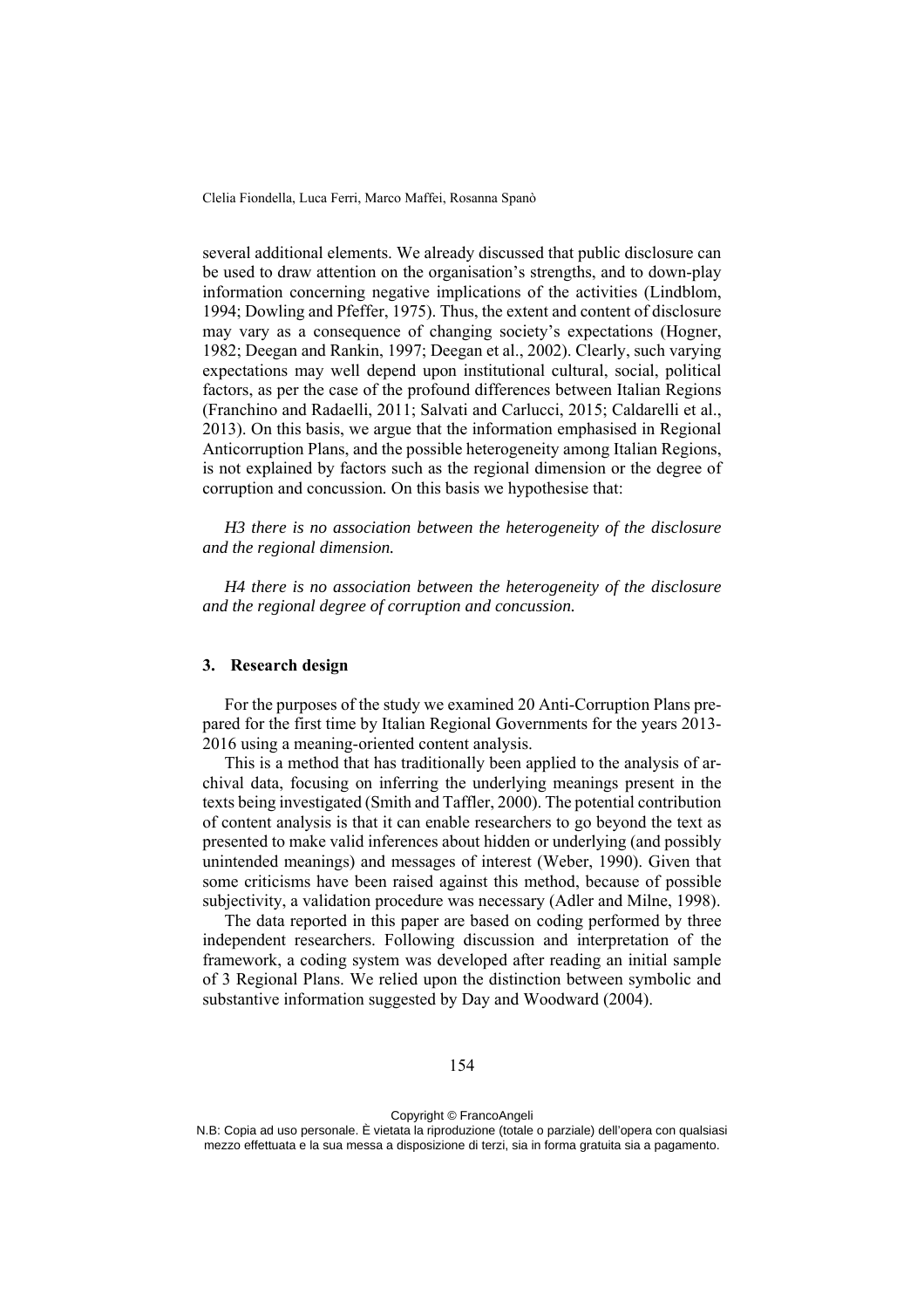In detail, these authors believe that the symbolic disclosure (the formal one) is essentially documented when a particular aspect – not limited to the improvement of institutional arrangements – is mentioned in the plan but not accompanied by reports that enable an understanding of the different actions in the most wider context of the corporate performance (e.g., the reasons which prompted any changes, the strategic and operating objectives, the impact on results and applications, how to implement the changes or monitoring activities undertaken).

The disclosure is regarded as substantive when at least one of the two following parameters is achieved: existence of detailed explanations of the mechanisms and/or strategies driving actions, and presence of clarification in relation to the actions taken. These aspects are considered important as they lead to a traslucid disclosure that allows the reader to fully comprehend how and why certain dynamics take place within the organisation.

The robustness of the approach used was tested through a measurement of the response-matching level of the codification made on the same documents. Considering the responses of the researchers, taken two by two, the mean values of inter-rater reliability were calculated. Π Scott's index is equal to 0.82, with values included within the interval 0.80- 0.88. Usually, in literature a value of  $\pi$  equal to 0.75 is considered a satisfying level of inter-rater reliability. A further analysis of codification coherence, considering at the same time the three researchers' activities, has been verified using the Bhapkar's test. Bhapkar's test checks the marginal homogeneity of all the categories simultaneously. For all the characteristics considered, the statistical test is not significant (considering a threshold 0.1 of I-type test error), and it is possible to conclude that the codification is concordant.

The analysis allowed us to understand the degree of thoroughness of the information provided in relation to the items required by the National Anti-Corruption Plan. The dependent variable '*thoroughness'* was measured as a latent construct. We examined Regional Plans according to the classification shown in table 1(www.sidrea.it/disclosure-Anti-Corruption-Plans). In line with the literature (Day and Woodward, 2004), for each disclosure item we attempted to identify if the information was thorough, average, limited, or absent.

After the first step, recognising that the Plan prepared by Trentino Alto Adige often refers to those prepared by the two Autonomous Provinces of Trento and Bolzano (due to the special legal statute of the Region) we removed this document from the initial sample, to avoid any problems relating to outliers values.

Then, we carried out a multiple correspondence analysis (MCA)

Copyright © FrancoAngeli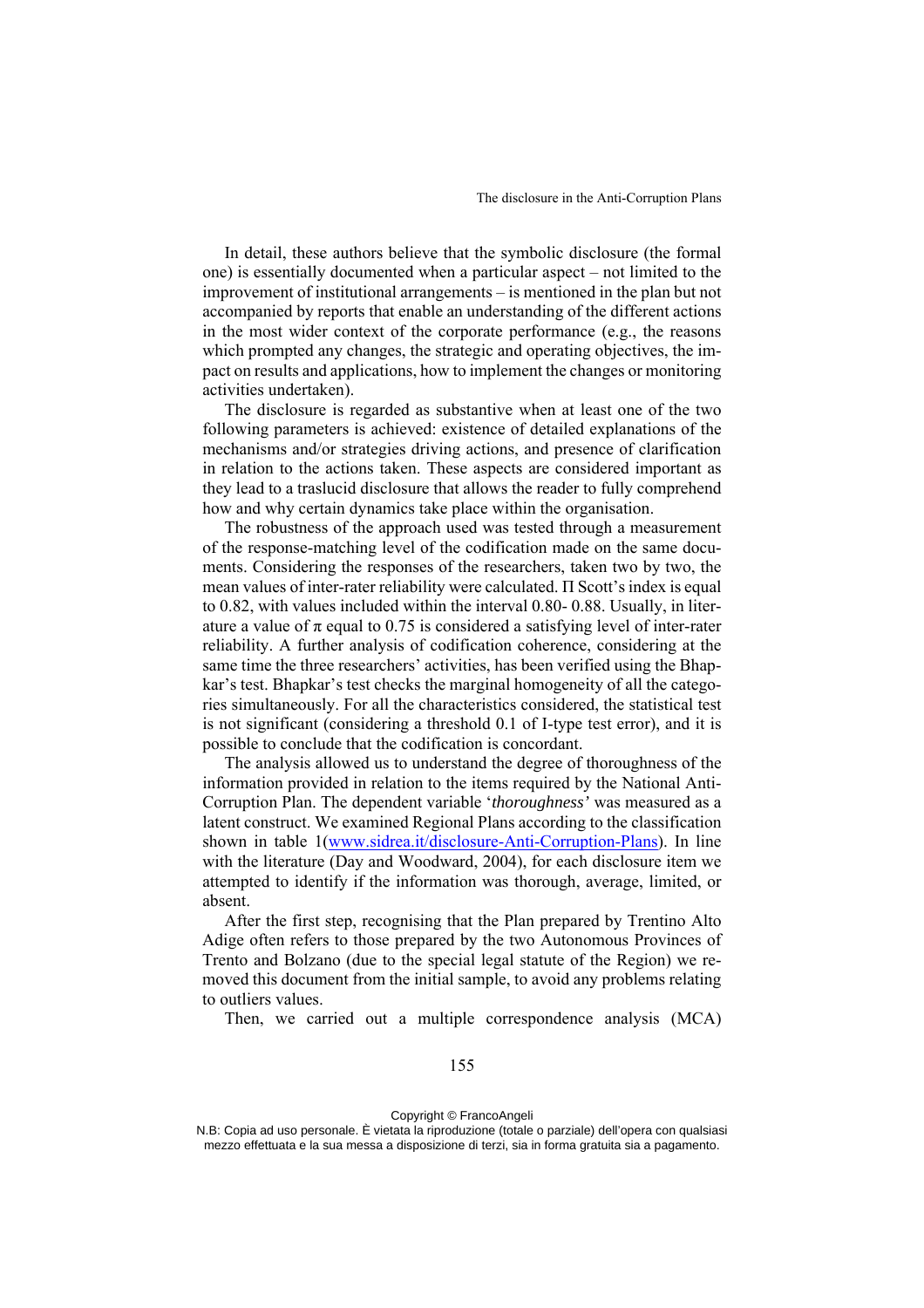(Benzécri, 1973). This multidimensional analysis is an extension of correspondence analysis in case of more than two qualitative variables. The MCA allows us to create a map of the relations in disclosure practices among the different Italian Regions. The interpretation of the map is based upon proximities among the points, which are projected in a two-dimensional space. Proximities are meaningful only among points from the same set. Unit-points that are closer to each other tend to select the same levels of the nominal variables.

As the factorial solution has been defined, the individuals (i.e. the Regions) have been projected on the maps, to identify their position in respect to the average behaviour. Finally, the independent variables – the regional dimension, and the regional degree of corruption and concussion – were added to the maps to understand their association with the disclosure behaviours.

The independent variables were all continuous and were measured as follows. The regional dimension was measured as the GDP per capita for each Region (Barro, 1997), and as the number of inhabitants. Following Del Monte and Papagni (2007) the regional degree of corruption and concussion was measured as the ratio between the number of crimes per Region and the number of inhabitants. All of these data were taken from the Italian Statistics Institute (ISTAT) website (last update march 2016).

# **4. Findings**

The results of the meaning-oriented content analysis (see table 2 in: www.sidrea.it/disclosure-Anti-Corruption-Plans) reveal that the identification of the subjects involved, both internal and external, of their tasks, and their responsibilities, as well as training issues, are highly regarded only by the 30% of the Regions, while the majority do not put much effort in providing thorough information on this regard. With reference to communication channels and practices to share the content of the plans, the majority of the Regions devote scarce attention to communicate how these processes are designed and implemented. Looking at the disclosure items concerning risk assessment, risk identification, and prevention measures, thoroughness increases but only to a limited extent. On the contrary, Italian Regions appear to neglect in their reports all the issues relating to the monitoring processes and to the coordination with the performance. In this regard it should be noted that despite their importance, these items are greatly overlooked and

Copyright © FrancoAngeli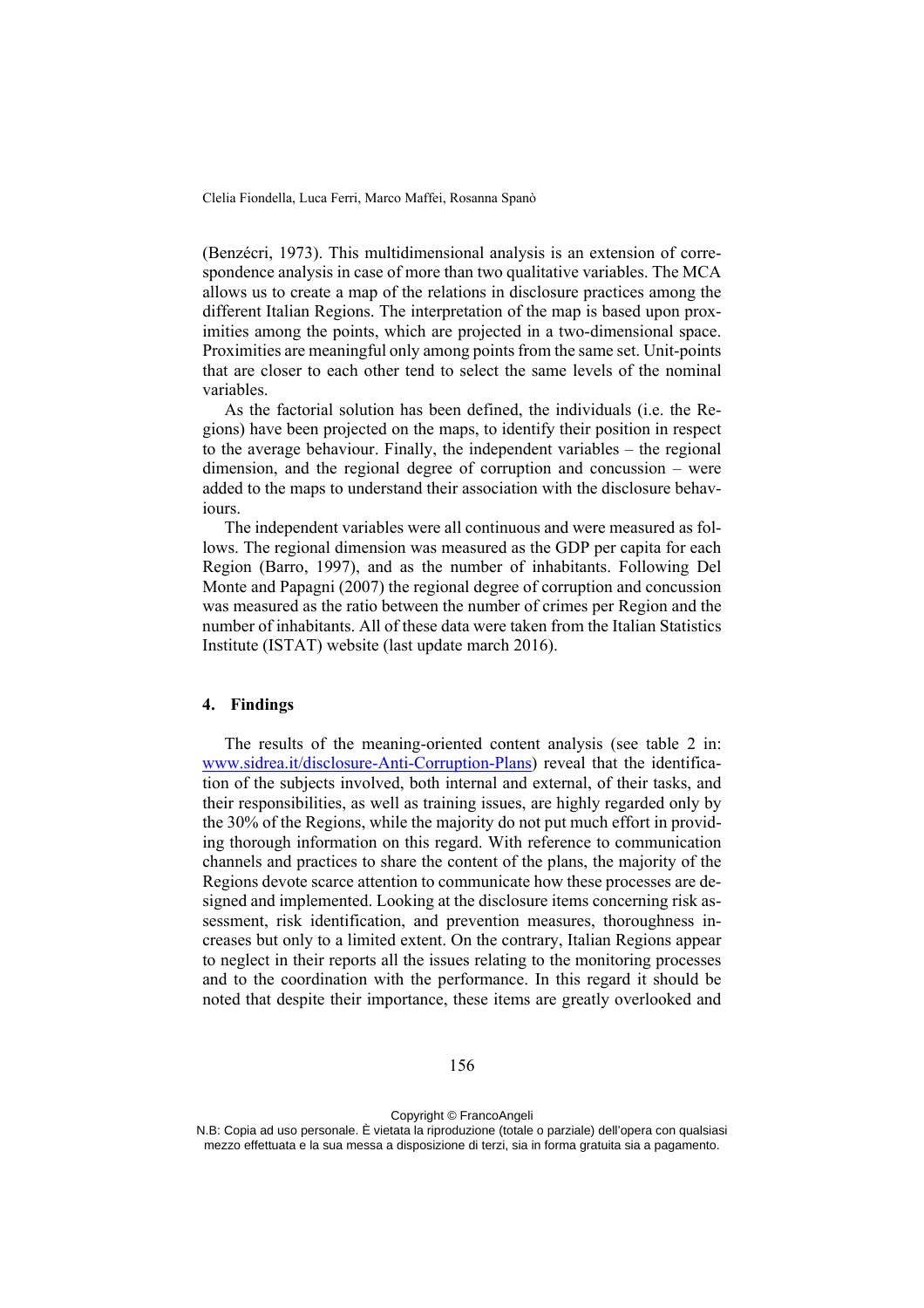strongly signals that in general Regions tend to provide a symbolic disclosure devoted to formal legitimacy aspirations.

Also, on the basis of previous table 2, we also carried out a hierarchical cluster analysis to identify homogeneous groups of Regions and to better interpret the results (Fig. 1, www.sidrea.it/disclosure-Anti-Corruption-Plans).

The cluster analysis shows that the Regions can be grouped into two clusters, on the basis of the thoroughness of their guidelines. Cluster 1 (Abruzzo, Lazio, Marche, Emilia Romagna, Lombardia, Molise, Friuli, Veneto, Valle d'Aosta) contains the Regions characterised by greater thoroughness of the information, which are located in the centre and in the north of the country. On the other hand, cluster 2 (Basilicata, Calabria, Sardegna, Campania, Liguria, Puglia, Sicilia, Toscana, Trentino) contains Regions that provide less thorough guidelines and are located, in the majority of the cases, in the South of Italy.

In order to provide a clear representation of the heterogeneity of anti-corruption plans in Italy, the second step of the analysis involved a multiplecorrespondences analysis (MCA) (Benzecri, 1973). The MCA is a multidimensional data analysis method used to analyse a set of observations described by different variables which are organized in a matrix (Burt Matrix).

The 12 active variables displayed in previous table 2 were employed to construct the map.

The four independent variables (GDP per capita, number of inhabitants, the ratio between the number of corruption crimes per Region and the number of inhabitants, the ratio between the number of concussion crimes per Region and the number of inhabitants) did not contribute directly to the identification of the factorial solution but were simply projected to help to better describe the phenomenon. The statistics for the independent variables are reported in table 3 (www.sidrea.it/disclosure-Anti-Corruption-Plans).

The interpretation of the MCA results is based upon proximities among points which are projected in a two dimensional space. More specifically, when two observations are close one to another, it means that they have a similar degree of nominal variables.

The MCA identifies two dimensions, i.e. thoroughness of the disclosure on the horizontal axis and heterogeneity of the disclosure items on the vertical axis (see Figure 2: www.sidrea.it/disclosure-Anti-Corruption-Plans). What should be noted is that the black points represent a projection of the Regions, while the white points represent the projection of the disclosure items. The map reveals high dispersion and highlights differences among the settings examined.

N.B: Copia ad uso personale. È vietata la riproduzione (totale o parziale) dell'opera con qualsiasi mezzo effettuata e la sua messa a disposizione di terzi, sia in forma gratuita sia a pagamento.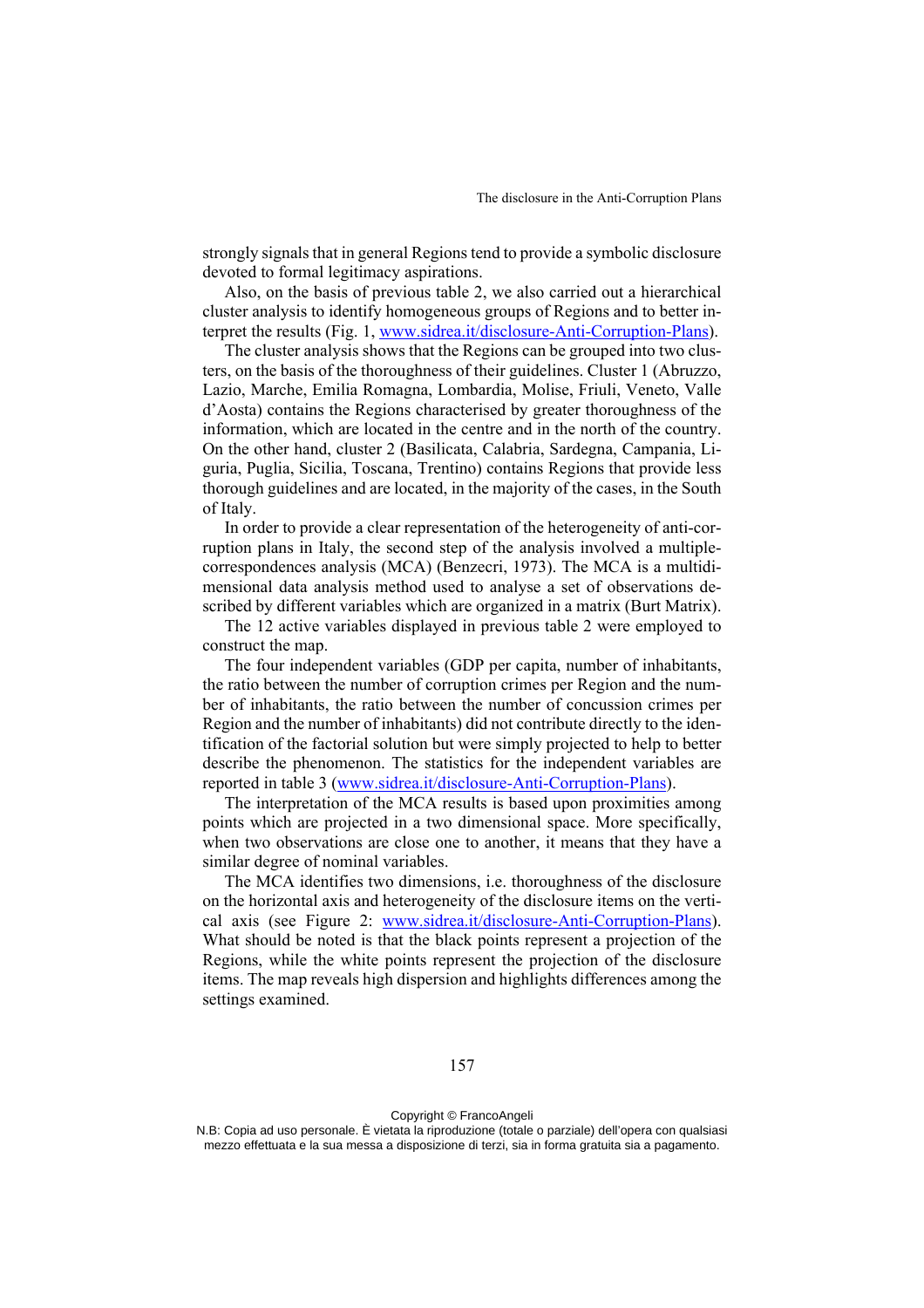More specifically, moving from the left to the right side of the map (following the horizontal axis) Regions show an increasing level of thoroughness in the disclosure provided in accordance with the NAP requirements. This allow us to signal that Regions such Emilia Romagna and Friuli Venezia Giulia provide a disclosure with a greater degree of thoroughness than Campania and Puglia. Differently, Trentino Alto Adige, Toscana, and Sicilia are featured by common characteristics in terms of both the thoroughness and the types of item addressed.

Moreover, as explained above the vertical distance is a measure of the heterogeneity of the disclosure items provided. Thus, if we move from the top to the bottom side, figure 2 allows us to identify those Regions characterised by similarities in the disclosure items preferred. This reveals, for instance, that Emilia Romagna and Veneto show a similar degree of thoroughness but the distance among them also put into light that they devote attention to different aspects in the information divulged. On the other hand, Liguria and Calabria show a similar degree of overall thoroughness but the vertical distance between them is due to the heterogeneity of the information provided.

Finally, in relation to possible explications for the Regions' behaviours, the independent variables projected on the map allow us to conclude that H1 and H2 are confirmed. Indeed, both the independent variables (regional dimension and the degree of corruption and concussion) have a positive relation with the thoroughness of the disclosure. This means that the thoroughness of the disclosure increases when both the regional dimension and the degree of corruption and concussion increase. These findings allow us to state that in the Regions with larger dimensions and with a greater number of corruption crimes there is greater attention to disclosure creation and the Anti-corruption plan presents greater thoroughness.

These findings are aligned with those of D'Onza et al. (2016) who signal that larger Regions provide a higher number of Anti-corruption disclosure items.

Likewise, H3 and H4 are confirmed as the heterogeneity between Regions in not associated with the regional dimension and the degree of corruption and concussion. This means that the heterogeneity of Anti-corruption plans does not have any strong relation with the regional dimension or the Regional GDP. This means that the attention provided to the disclosure creation depends mainly to the number of corruption and concussion crimes than to the number of inhabitants or regional GDP.

Copyright © FrancoAngeli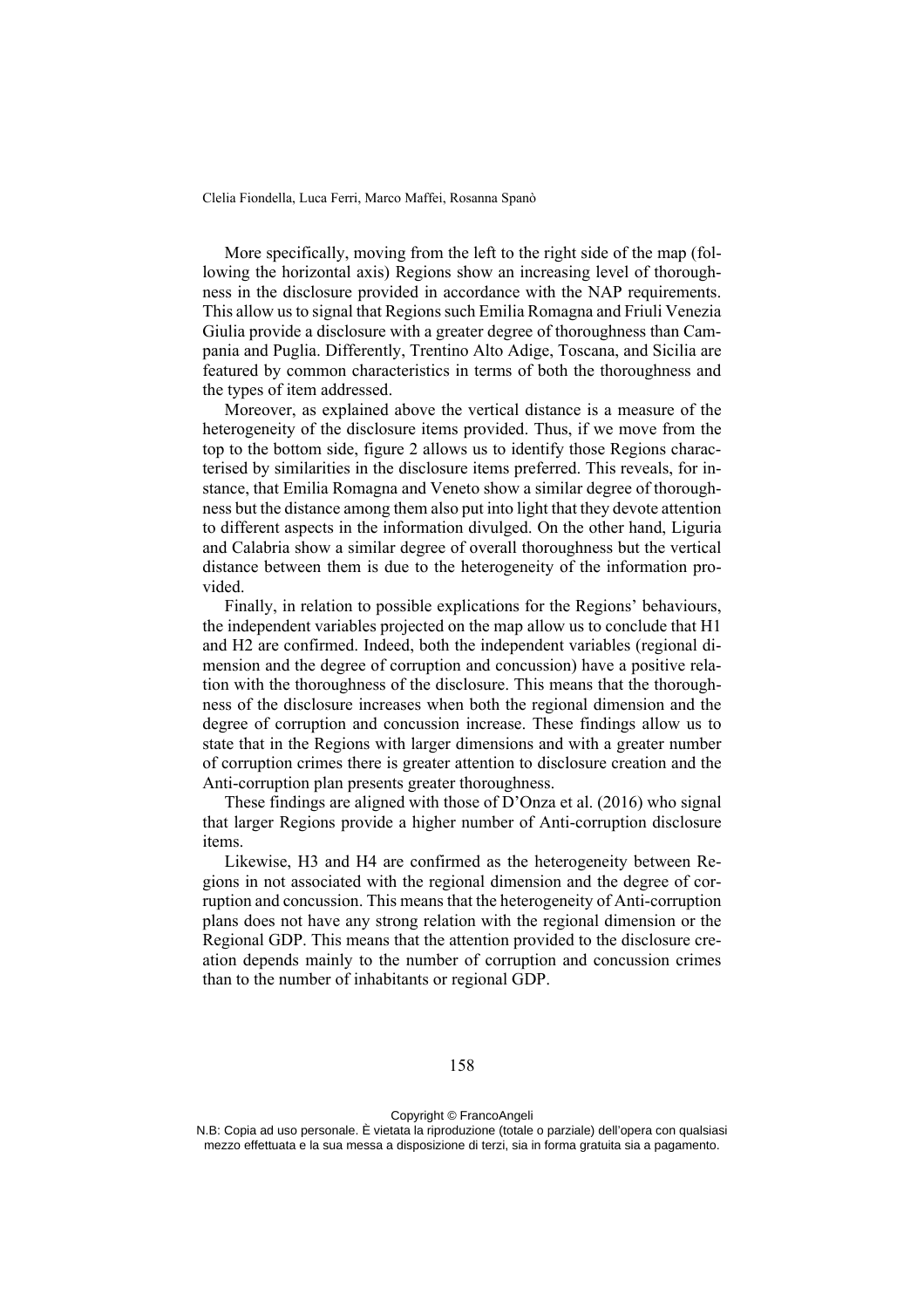## **5. Discussion and conclusions**

The results highlight interesting issues that deserve further explanations. A first feature concerns disclosure items. The already cited high heterogeneity within the national context is even more problematic if we consider that the thoroughness of the information on the whole prevention process is generally scarce. Indeed, only in a few cases the disclosure items listed in table 1 receive the necessary attention. On the contrary, a compartmentalised approach to disclosure is evident in the majority of the Regions, for which it is highly challenging to catch a general picture of the phenomena observed. In particular, the neglected issues relating to monitoring and coordination represent a red flag of attempts to reach formal compliance rather than a substantial effort to achieve greater accountability.

Focusing on the results of the MCA, it is possible to identify two opposite situations. The Regions placed in the right side of the map provide thorough and substantive disclosure to satisfy broader accountability expectations. One could argue that these Regions have experienced an evolutionary change, prompted by new regulatory attempts, but then proactively internalised in its practices. This led to the progressive creation of a shared accountability and control culture. On the contrary, the Regions placed in left side of the map provide a disclosure oriented towards formal compliance for legitimacy purposes. It is possible to argue that these settings have experienced a change inevitably internalised within the organisation, given the institutional and regulatory pressures, but that has not yet influenced their cultural dimension. It is therefore not possible to find in these Regions an accepted and shared control culture guided by accountability aims in relation to corruption prevention.

In addition, in line with D'Onza et al. (2016), the research further reinforces the view that anticorruption disclosure on the one hand, is strictly related with the public organization dimension, and on the other hand, it may well be used to restore trust after illegal events and to prevent any chances of reputational damage (in this latter regard see also Suchman, 1995; O'Donovan, 2002; Lindblom, 1994; Dowling and Pfeffer, 1975). However, our study goes even further because it not only considers disclosure quantity, but encompasses the questions relating to the thoroughness of the above-cited disclosure, allowing us to consider any implications relating to the heterogeneity of the information, which as stated is not associated with the variables considered.

In this regard, it is worth noting that although this study reveals growing attention by the Regions to the improvement of the corruption prevention

Copyright © FrancoAngeli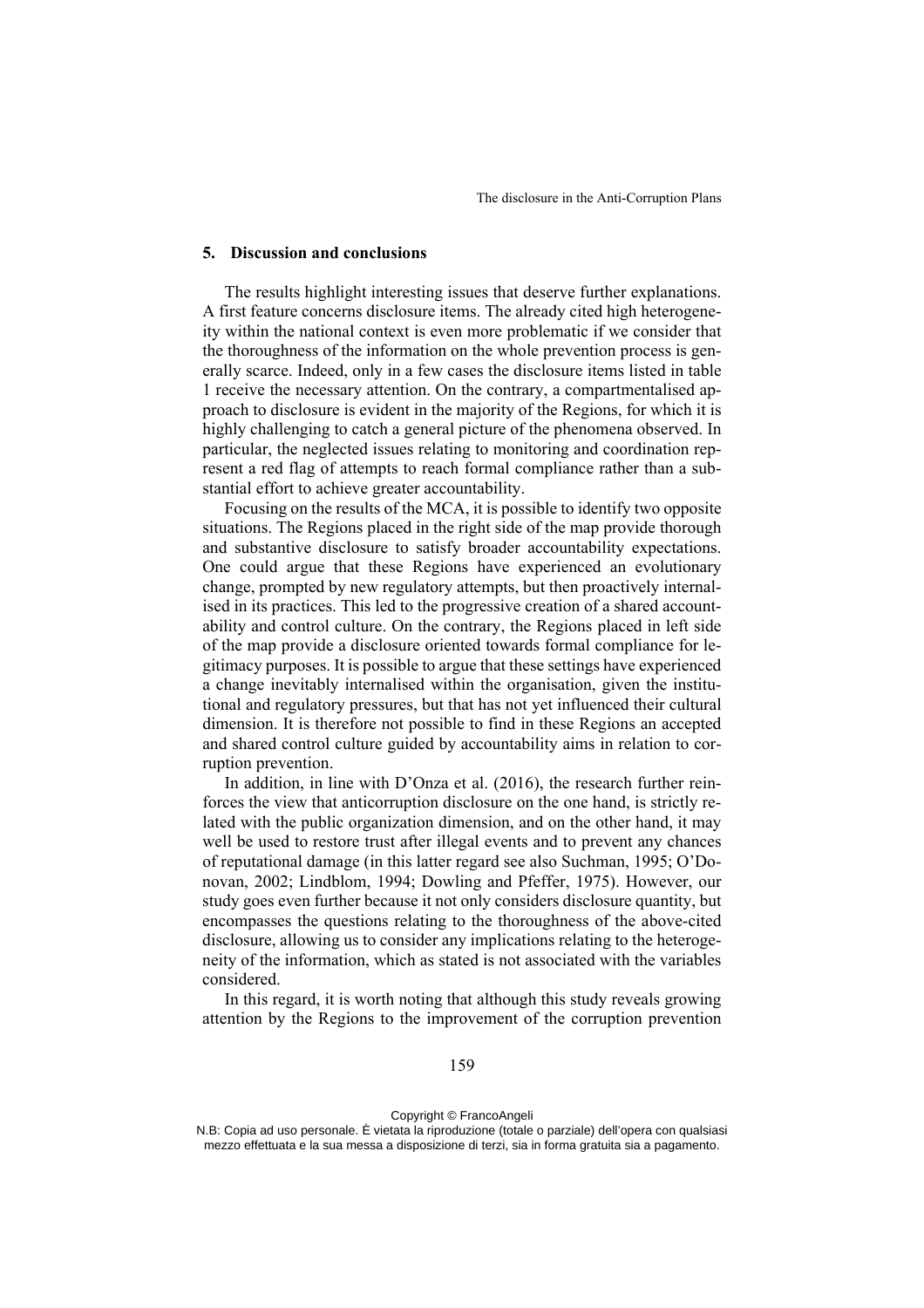systems, and thus towards the development of a culture of control, it also highlights that the guidelines for the conduct of management action and the parameters of the evaluation processes are very heterogeneous. Such heterogeneity, together with the political influence allowed by law (see also Caldarelli et al., 2013), does not allow full comparability. It is therefore reasonable to assume that a risk of misalignment might exist, as the Regions reluctant to changes could strive to maintain a state of inertia, rather than converging gradually towards the more advanced model of the other ones. Indeed, the different reactions of the Regions shown above may be largely attributable to factors not currently employed in the analysis but actually crucial, such as the characteristics of Regional governance (Caldarelli et al., 2013) and the full comprehension of the new regulation (Spanò et al., 2016). In line with Dunphy and Doug (1988) and Caldarelli et al. (2013), evolutionary changes leading to more thorough disclosure could have been favoured where the Regions have benefited from an already promising background in terms of the management resources available, the collaborative approaches and the presence of shared values between individuals, as well as in the presence of propensity towards such collaborative approaches.

Before concluding, several caveats need to be considered. The research could suffer some limitations relating to the choice of focusing only on the Regional Anticorruption Plans, rather than considering also other operational documents. The choice is driven by the desire to analyse the regional dimension and the reaction of the Regions to regulatory and institutional pressures, rather than the process in itself, and its implications. In fact, in our opinion, the latter theme is very important, and deserves more attention so as to observe the evolution of the prevention systems over time, by concentrating on a comparative case study. However, in this sense, these results, providing an interesting overview of the degree of implementation of the policies promoted by the on-going reforms, represent a good starting point as they are helpful in recognizing which Regions are 'lagging behind', to select the case studies to analyse in depth. Moreover, the paper suffers a limitation relating to the measurement of the independent variables, above all with reference to the degree of corruption and concussion of the territory. In fact, given the legal implications of current regulation the number of judgements captures only a small portion of the phenomenon. A possible alternative could have been the reliance on the degree of perceived corruption, but again this suffers limits, especially in terms of high subjectivity and therefore we decided to eliminate this option.

Furthermore, the research has practical and policy relevance. Indeed, in the light of the foregoing, the research suggests that it may be worthwhile

#### 160

Copyright © FrancoAngeli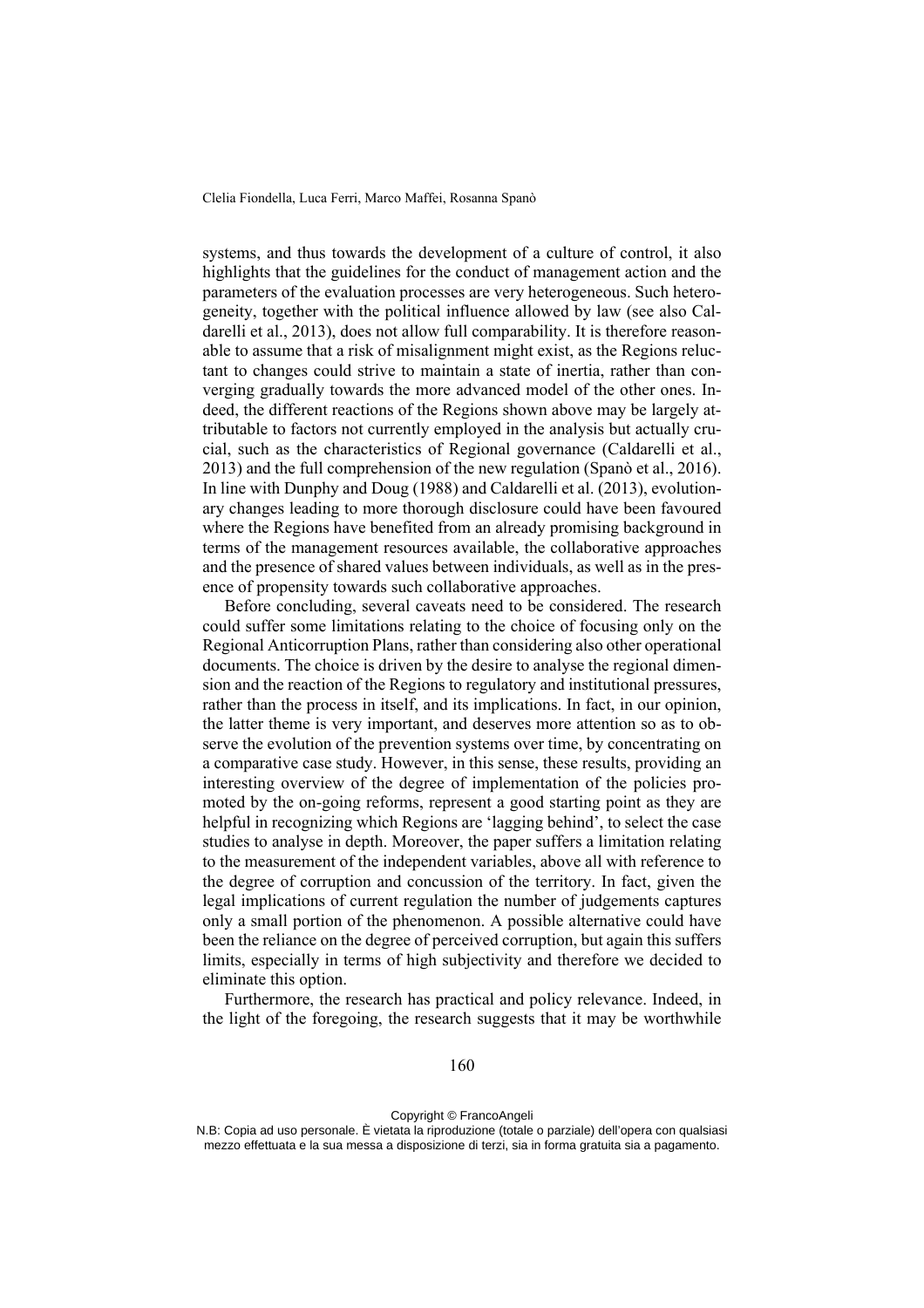promoting, at central level, the adoption of *ex ante* measures to ensure the proper, formalised and shared implementation of corruption prevention systems in each Region, in addition to the ex post control operated by the Anticorruption National Authority. Yet, the results of the analysis shed light on the type of change that regulation has fostered over the last years, especially focusing on the capability of regulators to guide Regions towards the provision of more useful disclosure through the introduction of new and increasingly detailed legal requirements. The findings allowed us to detect the existence of any limitations of the complex system of corruption prevention disclosure regulation, and provide a basis for some critical thoughts emphasizing that the weaknesses of corruption prevention disclosure do not represent a question of compliance but might reflect the inefficiencies of regulation *per se*.

# **References**

- Adler R., Milne M. (1998), Challenges of learner-centred education: Examine reasons for a lack of interest in this area, *Chartered Accountants Journal of New Zealand*, 77(1), 12- 19.
- Allini A., Caldarelli A., Spanò R., Zampella A. (2019), Legitimating efforts in Performance Plans. Evidences on the thoroughness of disclosure in the Italian Higher Education setting, *Management Control*, 1, 143-168. Doi: 10.3280/MACO2019-001007.
- Anessi Pessina E., Steccolini I. (2005), Evolutions and Limits of New Public Management Inspired Budgeting Practices in Italian Local Governments, *Public Budgeting & Finance*, 25(2), 1-14.
- Ashforth B.E., Gibbs B.W. (1990), The double-edge of organizational legitimation, *Organization Science*, 1(1), 177-194.
- Barro R.J. (1997), *Determinants of Economic Growth: A Cross-Country Empirical Study*, Cambridge, MA, MIT Press.
- Benavides A. (2006), Transparency and public administration in Mexico: how the enactment of a law is changing culture, *Journal of Public Affair Education*, 12(4), 461-477.
- Benzécri, J. P. (1973). *The data analysis: Volume I: Taxonomy. Volume 2: Analysis of correspondence*, Paris, Dunod.
- Brown N., Deegan C. (1998), The Public Disclosure of Environmental Performance Information-a Dual Test of Media Agenda Setting Theory and Legitimacy Theory, *Accounting & Business Research*, 29(1), 21-42.
- Caiden G.E. (1988), Toward a General Theory of Official Corruption, *Asian Journal of Public Administration*, 10(1).
- Cardarelli A., Maffei M., Spanò R. (2012), I sistemi di valutazione della performance dei Direttori Generali come processo trasformazionale. Un'analisi empirica dei Servizi Regionali Italiani, *Management Control*, 3, 37-62. Doi: 10.3280/MACO2012-003003.
- Caldarelli A., Fiondella C., Maffei M., Spanò R., Aria M. (2013). CEO performance evaluation systems: empirical findings from the Italian health service. *Public Money & Management*, 33(5), 369-376.

161

Copyright © FrancoAngeli

N.B: Copia ad uso personale. È vietata la riproduzione (totale o parziale) dell'opera con qualsiasi mezzo effettuata e la sua messa a disposizione di terzi, sia in forma gratuita sia a pagamento.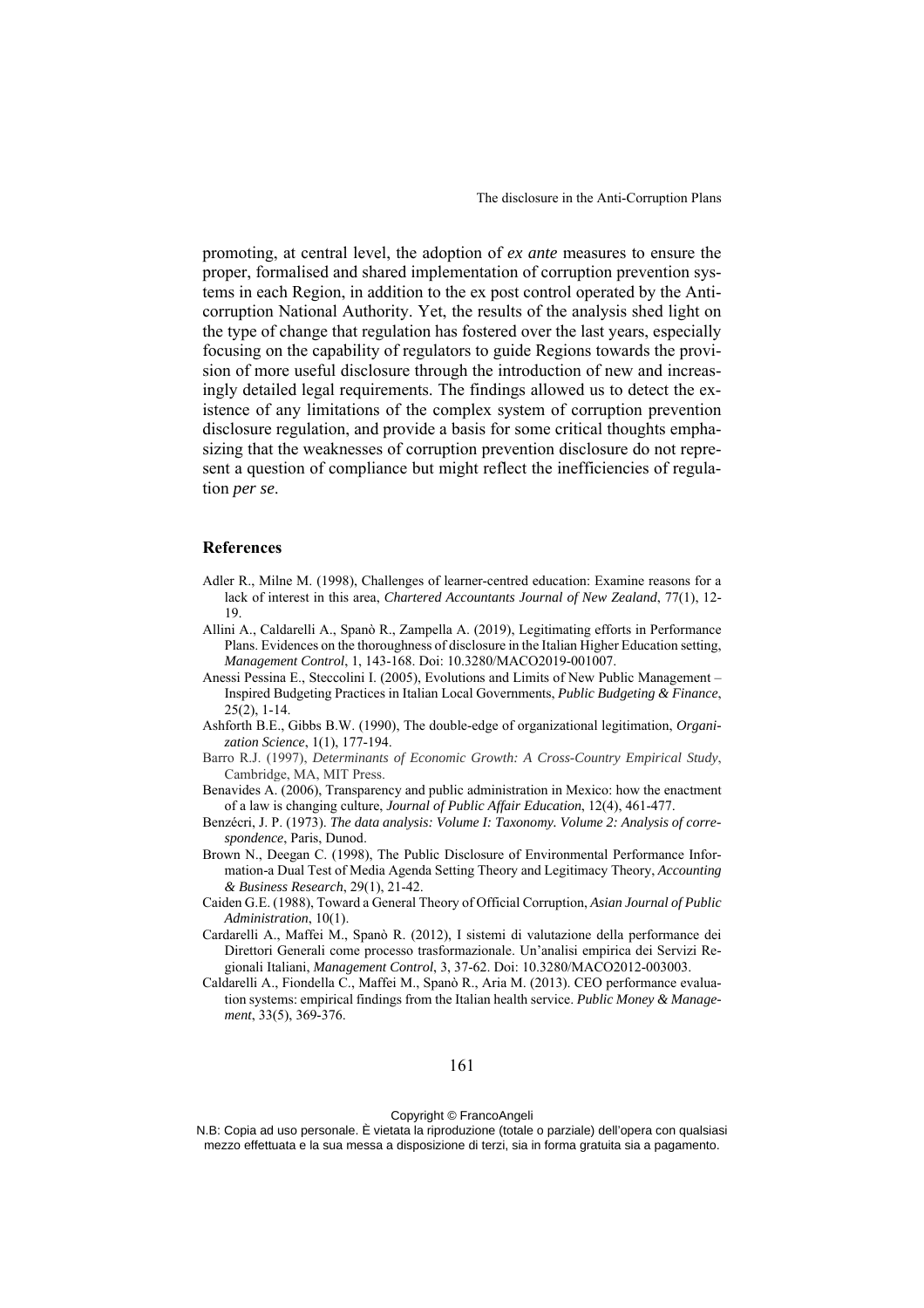- Cho C.H., Patten D.M. (2007), The role of environmental disclosures as tools of legitimacy: A research note. *Accounting, Organizations and Society*, 32(7-8), 639-647.
- D'Onza G., Brotini F., Zarone V. (2015), Le determinanti della risk disclosure nei piani anticorruzione: uno studio sulle amministrazioni pubbliche italiane*, Azienda Pubblica*, 1, 33- 62.
- D'Onza G., Brotini F., Zarone V. (2016), Disclosure on Measures to Prevent Corruption Risks: A Study of Italian Local Governments, *International journal of public administration*, 40(7), 612-624.
- Day R., Woodward T. (2004), Disclosure of information about employees in the Directors' report of UK published financial statements: substantive or symbolic?, *Accounting Forum*, 28(1), 43-59.
- Deegan C. (2002), The legitimising effect of social and environmental disclosures: A theoretical foundation, *Accounting, Auditing and Accountability Journal*, 15(3), 282-311.
- Deegan C., Rankin M. (1997), The Materiality of Environmental Information to Users of Annual Reports, *Accounting, Auditing & Accountability Journal*, 10(4), 562-576.
- Deegan C., Rankin M., Tobin J. (2002), An Examination of the Corporate Social and Environmental Disclosures of BHP from 1983-1997: A Test of Legitimacy Theory. *Accounting, Auditing & Accountability Journal*, 15(3), 312-343.
- Del Monte A., Papagni E. (2007), The determinants of corruption in Italy: Regional panel data analysis, *European Journal of Political Economy*, 23(2), 379-396.
- Dowling J., Pfeffer J. (1975), Organizational legitimacy: Social values and organizational behaviour, *Pacific Sociological Review*, 18(1), 122-136.
- Dunphy D.C., Doug A.S. (1988), Transformational and Coercive Strategies for Planned Organizational Change: Beyond the O.D. Model, *Organization studies*, 9(3), 317-334.
- Edkins A. (2009), *Risk disclosure and re-establishing legitimacy in the event of a crisis Did Northern Rock use risk disclosure to repair legitimacy after their 2007 collapse?* Department of Management Studies, University of York.
- Elzahar H., Hussainey K. (2012), Determinants of narrative risk disclosures in UK interim reports, *The Journal of Risk Finance*, 13(2), 133-147.
- Fadda I., Paglietti P. (2016), La lotta alla corruzione: più controlli interni e meno adempimenti, *Azienda Pubblica*, 1, 77-92.
- Fearon G. (2009), Economics of public good provision: auditing, outsourcing, and bribery, *Can Journal Econ/Rev Can d'écon*, 42(3), 997-1022.
- Fiorino N., Galli E. (2013), *La corruzione in Italia. Un'analisi economica*, Bologna, il Mulino.
- Gilman S.C., Stout J. (2008), Assessment strategies and practices for integrity and anti-corruption measures: a comparative overview, in B. Head, A.J. Brown, C. Connors (Eds.), *Promoting integrity: evaluating and improving public institutions*, Ashgate, Surrey, pp. 243-284.
- Gray R., Bebbington J. (2000), Environmental accounting, managerialism and sustainability: is the planet safe in the hands of business accounting*?, Advances in environmental accounting & management*, 1(1).
- Gray R.H., Owen D.L., Adams C. (1996), *Accounting and accountability: Changes and challenges in corporate social and environmental reporting,* London, Prentice Hall.
- Hawkins T., Gravier M., Powley E. (2011), Public vs. private sector procurement ethics and strategy: what each sector can learn from the other, *Journal of Business Ethics*, 103(4), 567-586.
- Hinna L., Marcantoni M. (2013), *Corruzione. La tassa più iniqua*, Roma, Donzelli Editore.

#### 162

#### Copyright © FrancoAngeli

N.B: Copia ad uso personale. È vietata la riproduzione (totale o parziale) dell'opera con qualsiasi mezzo effettuata e la sua messa a disposizione di terzi, sia in forma gratuita sia a pagamento.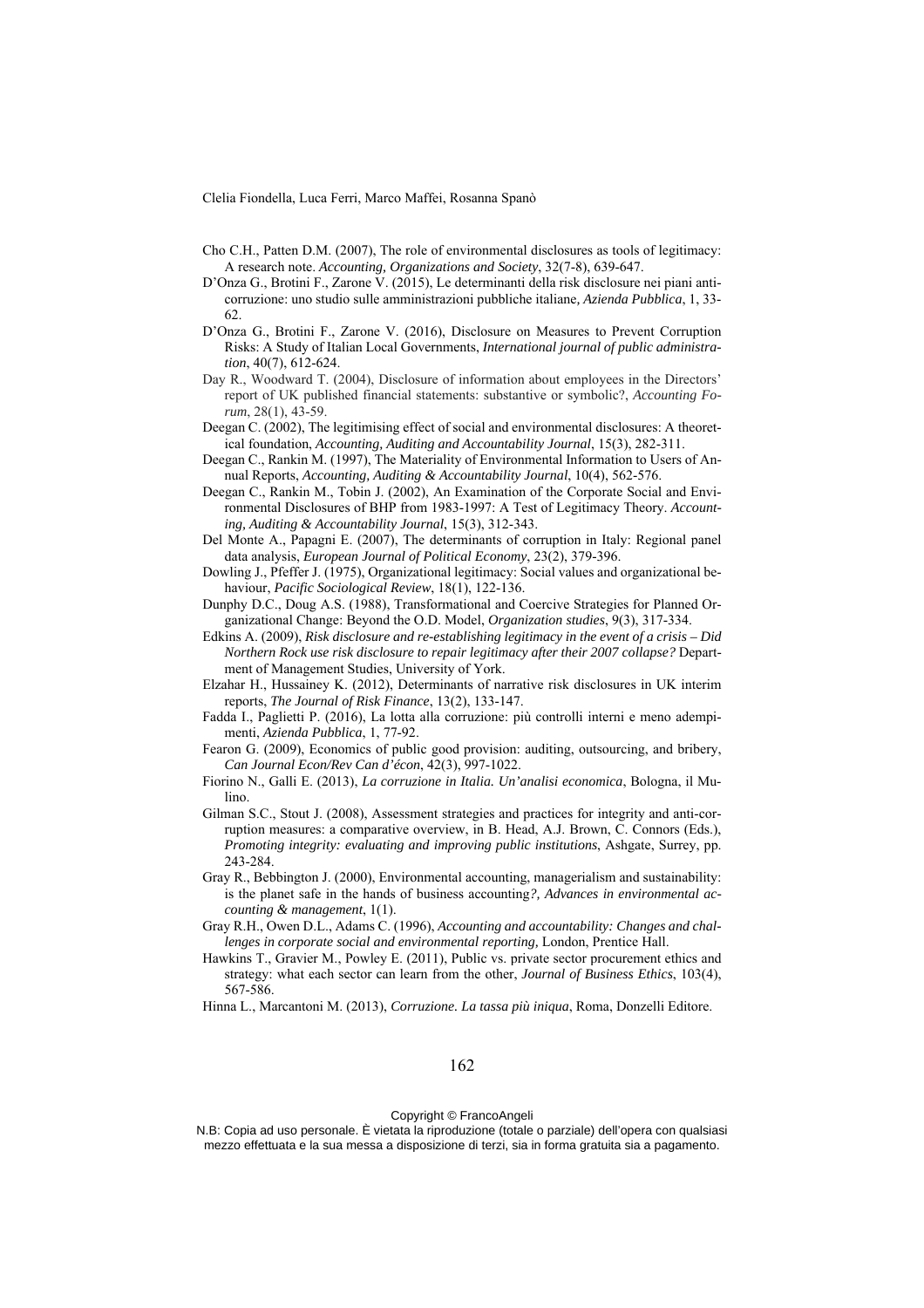- Hogner R.H. (1982). Corporate social reporting: Eight decades of development at US Steel, *Research in Corporate Performance and Policy*, 4(2), 243-250.
- Kartal M. (2014). Accounting for the bad apples: the EU's impact on national corruption before and after accession, *Journal of European Public Policy*, 21(6), 941-959.
- Lindblom C.K. (1994), The Implications of Organizational Legitimacy for Corporate Social Performance and Disclosure, *Critical Perspectives on Accounting Conference*, New York.
- Lisciandra M., Millemaci E. (2016), The economic effect of corruption in Italy: a regional panel analysis, *Regional Studies*, 1-12.
- Magtulis P.P., Poquiz J.L. (2016), Big Government, Big Corruption? Examining the Relationship between Government Size and Public Corruption in the Philippines. *International Journal of Public Administration*, 40(11), 954-967.
- Marchi L. (2011), Integrazione pubblico-privato su metodologie e strumenti di controllo gestionale, *Management Control*, 2, 5-8. Doi: 10.3280/MACO2011-002001.
- McCampbell A.S., Rood T.L. (1997), Ethics in government: a survey of misuse of position for personal gain and its implications for developing acquisition strategy, *Journal of Business Ethics*, 16(11), 1107-1116.
- Moerman L., Van Der Laan S. (2005), Social reporting in the tobacco industry: all smoke and mirrors?. *Accounting, Auditing & Accountability Journal*, 18(3), 374-389.
- Morris M., Schindehutte M., Allen J. (2005), The entrepreneur's business model: toward a unified perspective, *Journal of business research*, 58(6), 726-735.
- Mulgan R., (2000). "Accountability": An Ever Expanding Concept?, *Public Administration*, 78(1), 555.
- Neu D., Everett J., Rahaman A.S., Martinez D. (2013), Accounting and networks of corruption. *Accounting, Organizations and Society*, 38(6-7), 505-524.
- O'Donovan, G. (2002), Environmental Disclosures in the Annual Report: Extending the Applicability and Predictive Power of Legitimacy Theory, *Accounting, Auditing and Accountability*, 15(3), 344-371.
- Ongaro E., Valotti G. (2008), Public management reform in Italy: explaining the implementation gap, *International Journal of Public Sector Management*, 21(2), 174-204.
- Pavan A., Fadda I. (2013), I controlli interni per il buon andamento del settore pubblico Italiano, *Azienda Pubblica*, 4, 431-449.
- Pavan A., Reginato E., Fadda I., Paglietti P., Landis C. (2013), Il sistema di controllo interno negli Enti Locali Italiani, In L. Anselmi et al. (a cura di), *Il declino del sistema dei controlli manageriali nelle pubbliche amministrazioni. Dal federalismo ai costi standard*, Milano, FrancoAngeli.
- Pollit C. (2006), Changing european states, changing public administration: antistatist reforms and new administrative directions. *Comparative public administration: the essential readings*, 777.
- Radaelli C., Franchino F. (2004), Analysing political change in Italy, *Journal of European Public Policy*, 11(6), 941-953.
- Rose-Ackerman S. (1999), Corruption and government: Causes, consequences, and reform. *Cambridge university press.*
- Salvati L., Carlucci M. (2016), Patterns of sprawl: The socioeconomic and territorial profile of dispersed urban areas in Italy, *Regional Studies*, 50(8), 1346-1359.
- Sevüktekin M., Nargeleçekenler M., Giray F. (2010), A Cross-Country Comparison of Corruption and Public Expenditures: A Panel Data Approach, *International Journal of Public Administration*, 33(3), 140-150.
- Shim D.C., Eom T.H. (2008), E-government and anti-corruption: Empirical analysis of international data, *International Journal of Public Administration*, 31(3), 298-316.

Copyright © FrancoAngeli

N.B: Copia ad uso personale. È vietata la riproduzione (totale o parziale) dell'opera con qualsiasi mezzo effettuata e la sua messa a disposizione di terzi, sia in forma gratuita sia a pagamento.